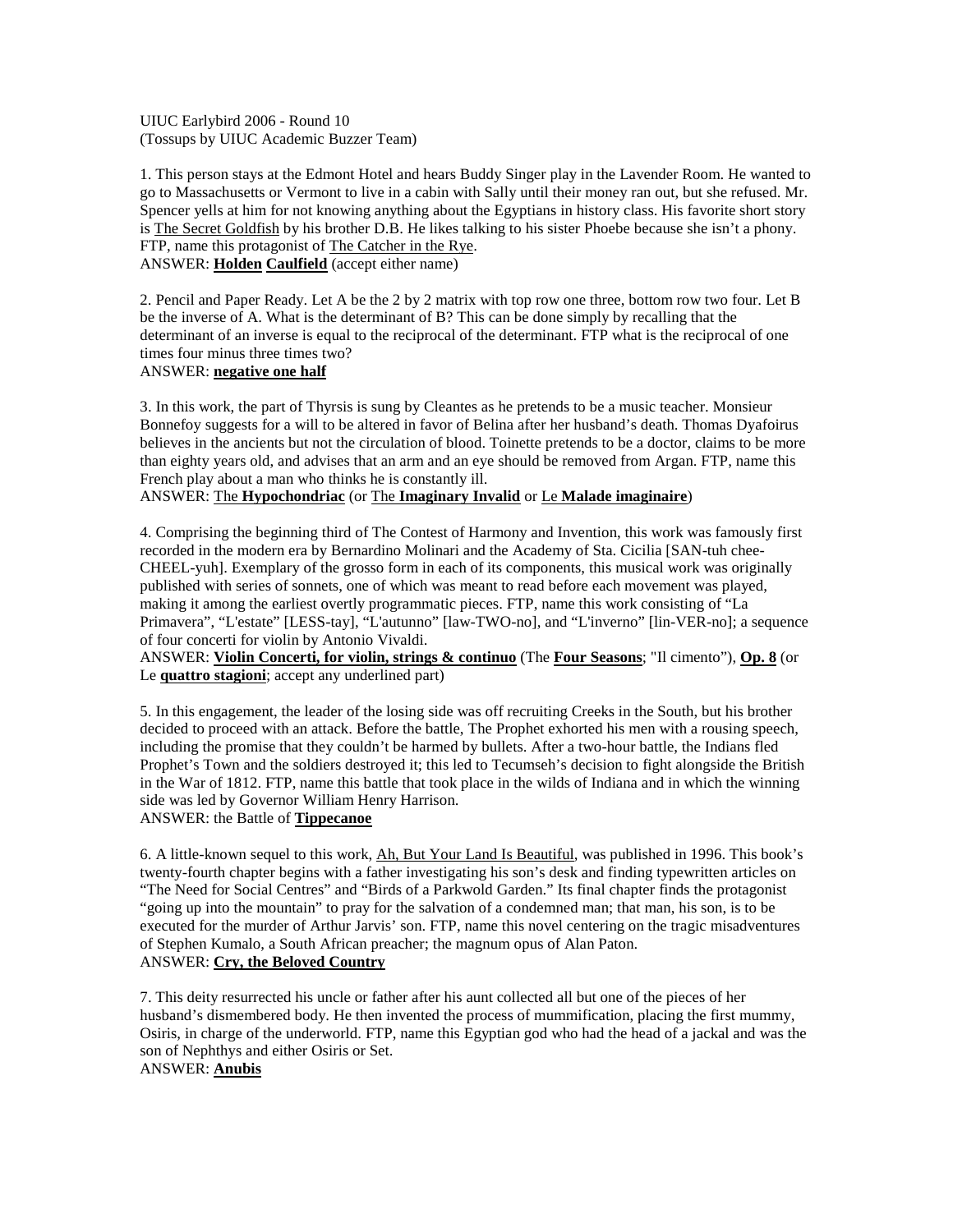8. This group's founder only recently died, though he had been unable to work for several decades. That founder appears only "Corporal Klegg" and on the band's first album, The Piper at the Gates of Dawn, which is rather different cry from such fare is Atom, Heart, Mother and The Division Bell, which were created without Syd Barrett. However, this band is best known for a string of multiple-platinum concepts album in the 70's, ending with The Final Cut. FTP, name this paradigm of progressive rock responsible for Animals, Wish You Were Here, The Wall, and Dark Side of the Moon. ANSWER: the **Pink Floyd** Sound

9. After the end of WWII, this person claimed to have led the Maharlikas, a guerrilla unit, against invading Japanese, but this claim later proved bogus. When he ran for President in 1965, the Liberal Party refused to back him, so he ran for the Nationalista Party and won. In 1972, he declared martial law and the next year, he had himself made president for life. His primary opponent, Benigno Aquino, was assassinated on returning from the U.S., but Benigno's widow Corazon would be sworn in after this man left office. FTP, name this infamous Philippine dictator.

#### ANSWER: Ferdinand **Marcos**

10. Maderno's plan to add a series of campaniles to this structure was a notorious failure, though the executor of that plan did design its famous bronze Baldachino. The plan for this structure was adapted from Bramante's Greek cross to a Latin Cross by Giuliano da Sangallo. FTP, name this massive church that contains a statue of St. Longinus, the tomb of Urban VIII, and Michelangelo's Pietà; the current church of the Pope.

## ANSWER: **Saint Peter**'s Basilica

11. This order is characterized by facultative sex determination, as the reproducing members utilize a reservoir known as a spermatheca to determine the gender of offspring. As noted by Lorenz, some members communicate through dances, and most species are characterized by a very high degree of sexual dimorphism, so that males are usually called drones and females queens. FTP name this order with a name meaning "membrane-winged" which includes chalcids, wasps, bees, and ants. ANSWER: **hymenoptera**

12. In this religion's code of discipline, the Rehat Maryada, followers should wake up between 3 and 6 in the morning to meditate. Followers must remove their shoes and cover their hair when entering this religion's place of worship, and are to learn Punjabi to fully understand the scriptures. Key elements of this religion are social equality through refusal of the caste system and support of the community. FTP, name this religion founded in the fifteenth century by Guru Nanak; a major religion of India along with Hinduism, Islam, and Jainism.

#### ANSWER: **Sikhism**

13. According to the Clausius-Clapeyron equation, this property is the numerator in the pressure derivative at a coexistence curve. Defined by Joseph Black in about 1750, this energetic may be divided by a sensible heat transfer to yield the inverse of Bowen's ratio. Fundamentally, this quantity exists because there is some potential energy change to changing the phase of a material, even at constant conditions. FTP, identify this quantity from thermal chemistry; the amount of energy required to cause a material to change phase.

ANSWER: **latent heat** (or **latent enthalpy**; prompt on things like "heat of fusion", "heat of melting", "heat of evaporation", etc.)

14. Positing the pineal gland as the resolving his namesake dualism problem, this person derived the result known as Snell's law independent of Snell. Known for the Meditations on First Philosophy that he produced in 1641, this thinker's four-part major work, Essais philosophiques, was published in 1637 and included the notable Discourse on Method. FTP, name this French mathematician and philosopher who coined the saying "Cogito Ergo Sum," "I think, therefore I am." ANSWER: Rene **Descartes**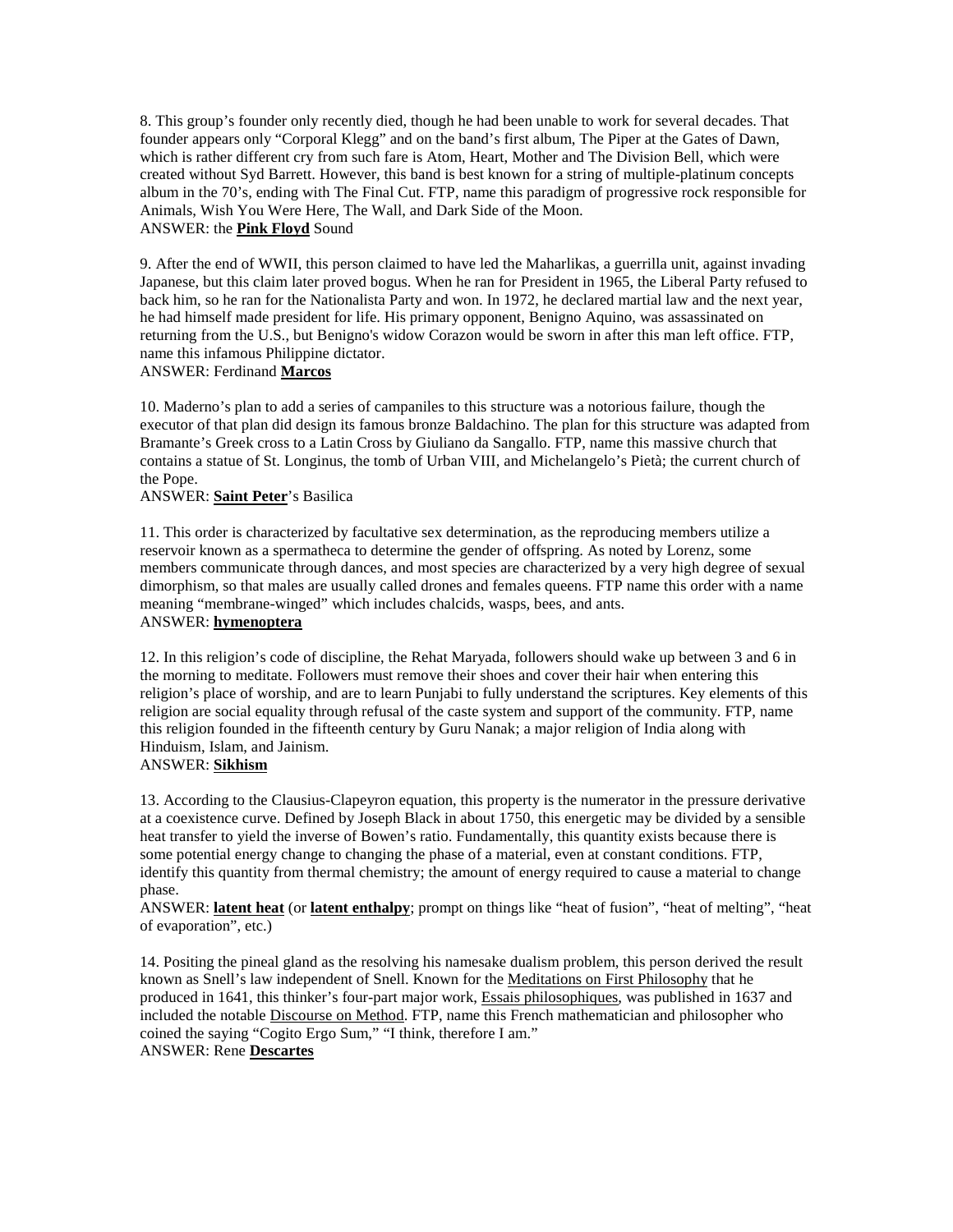15. This person's attempts to write for the stage ended with the failure of Guy Domville. Milly Theale's illness turns the plot of this author's The Wings of the Dove, which joins The Golden Bowl among his later novels. Lambert Strether is sent to Paris after Chad Newsome in this writer's The Ambassadors, while a love story set against the women's suffrage movement is told in The Bostonians. FTP, name this Anglo-American author best known for Daisy Miller, The Turn of the Screw, and The Portrait of a Lady. ANSWER: Henry **James**

16. This city of 30,000 residents is the largest in it the country in that it serves as one of the four quartiers; that country has no official capital. It boasts a major Formula One Grand Prix, and a major tennis tournament that was won in 2006 and 2005 by Rafael Nadal. FTP, name this Mediterranean resort city, a favorite vacation spot of James Bond, which is currently overseen by its Crown Prince Albert II of Monaco. ANSWER: **Monte-Carlo**

17. This vector field is obtained by operating on the auxiliary field known as H with the permeability tensor or by operating on the vector potential with the curl. This vector field is identically divergence-free by Gauss' law, as no monopole sources of this field exist. The laws of Biot [bee-YO] and Savart [suh-VAR] and Ampere may be used to calculate this field in free space due to some current distribution. FTP, name this field from physics that deflects currents, has SI units of Tesla, and points away from the North pole. ANSWER: the **magnetic field** density (or **magnetic flux density** or **magnetic induction** or **B**)

18. This 1939 film had at least four directors work in it over the course of its production. It has been rereleased several times following its initial release; once in 1967 and again in 1998. Though it lost the Best Picture Oscar to Gone With the Wind, it did win for Best Score and Best Song. Featuring Ray Bolger, Burt Lahr, and Jack Haley, it has some differences to the book and stage play, including a change of color for one important prop. FTP, name this Judy Garland film that took audiences "over the rainbow." ANSWER: The **Wizard of Oz**

19. The bill was sponsored by Dorman Eaton and he was made the first head of the commission created by it. When first passed, it only protected ten percent of federal workers, but now it protects ninety percent from such practices as being fired due to political affiliation. It also prevented political parties from demanding a percentage of federal workers' salaries. FTP, name this 1883 act that started to put an end to the spoils system.

ANSWER: **Pendleton** Civil Service Reform Act

20. The general version of this physical lemma is relation between the stress and strain with a tensor of proportionality known as Young's modulus. Harmonic oscillators obey this law to a linear approximation, so it is useful in quantum mechanics, and it does not apply above a point known as the elastic limit because it models reversible, elastic displacements. FTP, name this physical law that is usually given as simply F equals minus k delta x, or the restoring force is proportional to the distance of displacement. ANSWER: **Hooke**'s **law**

21. As a teenager he led "Ezra", a Zionist youth group, and, after arriving in Israel, he established the selfdefense group "Hashomer." In the 1920's, he dominated the Histadrut and in 1935 was elected chairman of the World Zionist Organization. He presided over various projects including "Operation Magic Carpet," which was aimed at developing the newly created nation of Israel. FTP, name this first Israeli Prime Minister.

ANSWER: David **Ben-Gurion** (or David **Gruen**)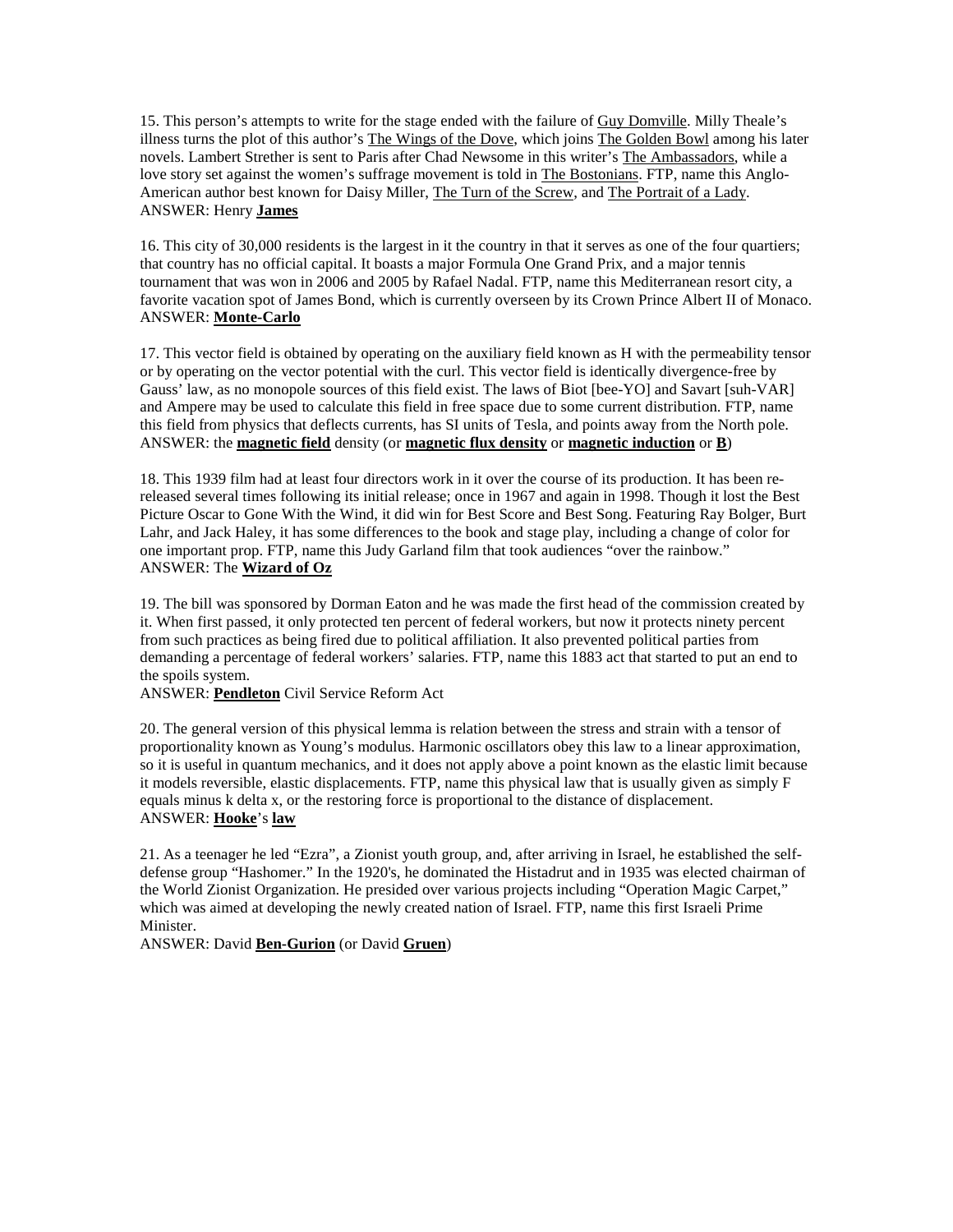UIUC Earlybird 2006 - Round 10 (Bonuses by UIUC Academic Buzzer Team)

1. Given the state, name the most recent United States Vice President to call it his home state while running for office.

[10] Wyoming. ANSWER: Richard **Cheney** [10] Indiana. ANSWER: J. Danforth **Quayle** [10] Minnesota. ANSWER: Walter **Mondale**

2. Answer each of the following about the English Civil Wars FTP.

[10] The Civil War began over the fate of this king of England, who was eventually executed by Parliament on January 30, 1649.

ANSWER: **Charles I** (prompt on "Charles")

[10] This force of Roundheads was highly disciplined and professional. Commanded by Thomas Fairfax, it defeated Prince Rupert's Cavaliers at the Battle of Naseby, doing much to win the English Civil Wars. ANSWER: the **New Model Army**

[10] This second-in-command of the New Model Army went-on to infamy as England's Lord Protector following the Civil Wars.

ANSWER: Oliver **Cromwell**

3. Name these people executed in literature FTPE.

[10] In The Executioner's Song by Norman Mailer, he is the man being executed for murder in Utah. ANSWER: Gary **Gilmore**

[10] This Dickens character ends his life with meaning by switching places with and being executed instead of Charles Darnay.

ANSWER: Sidney **Carton**

[10] In An American Tragedy, he is tried for letting his pregnant girlfriend Roberta Alden drown. He is convicted and then electrocuted.

ANSWER: Clyde **Griffiths**

4. Answer each of the following about a Greek hero FTP.

[10] This hero was fond of wearing the impenetrable skin of the Nemean lion, which he killed as the first of the Twelve Labors that he performed for his half-brother Eurystheus after killing his wife.

ANSWER: **Heracles** (or **Herakles** or **Hercules**)

[10] Though Heracles was the son of Zeus by Alcmene, this man, Alcmene's husband and the king of Tiryns, raised him.

ANSWER: **Amphitryon**

[10] This second wife of Heracles proved his undoing after the centaur Nessus tricked her into poisoning him, which hurt so much that he immolated himself.

# ANSWER: **Deianeira**

5. Identify the following groups from the American Revolution FTPE.

[10] The first of these groups, created in Boston, originally called themselves the Loyal Nine and their first victim was Andrew Oliver. Contrary to popular belief, Sam Adams was not among their ranks. ANSWER: the **Sons of Liberty**

[10] Many members of the Sons of Liberty were also members of these groups, who originally formed to oppose the Currency Act. Sam Adams was among their chief propagandists.

## ANSWER: **Committee**s of **Correspondence**

[10] This body convened in Philadelphia's Carpenters Hall on September 5, 1774, and Georgia was the only colony not to send a delegate to it . It did not want independence, but rather a voice in London. ANSWER: the **First Continental Congress** (prompt on "Continental Congress" or "Congress")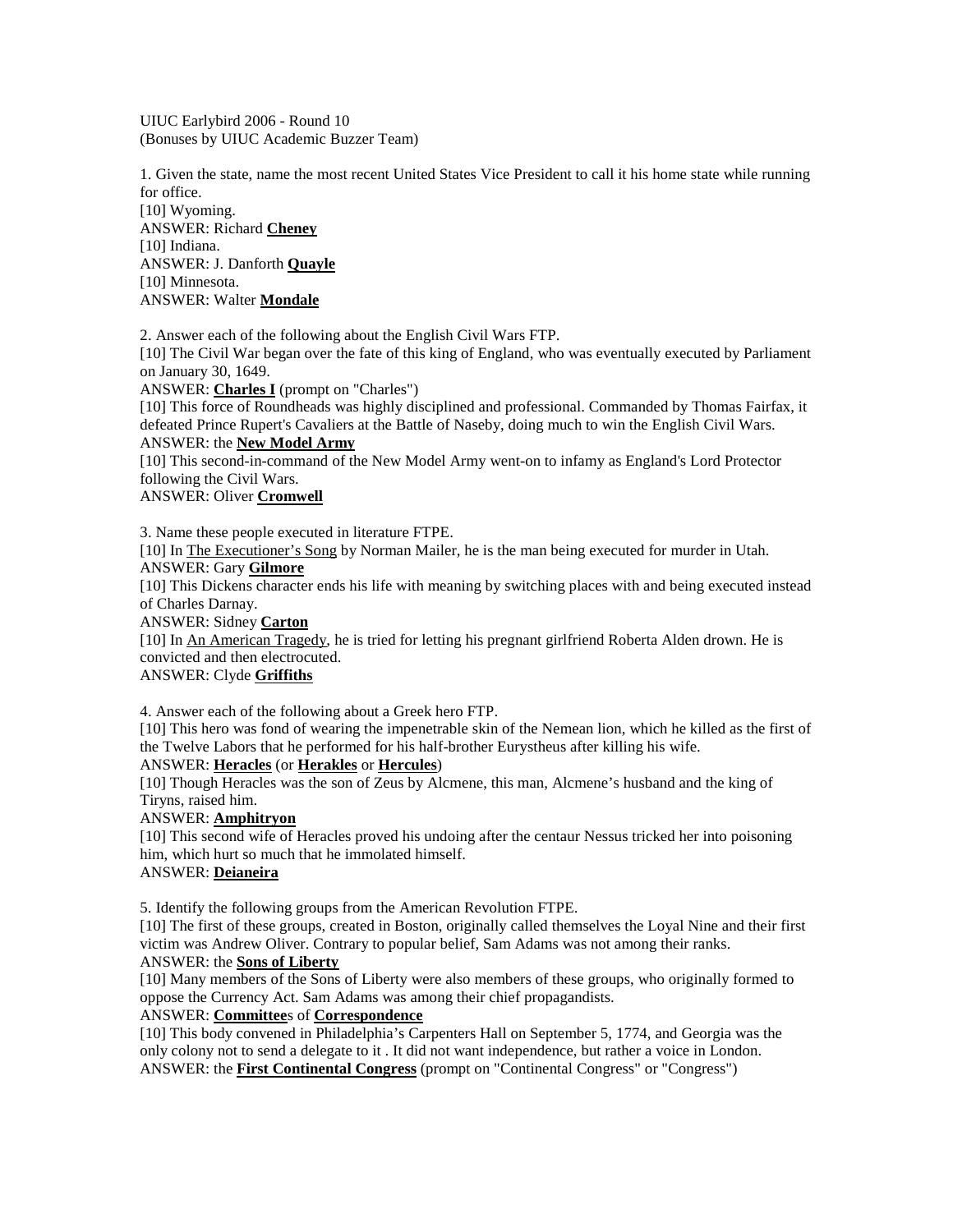6. Name each of the following realms of the Christian afterlife FTSNOP.

[5] Christ's absolution of your sin and maybe being good or something like that will get your soul to this eternal paradise, where god is, etc. Aquinas claims one can see hell from here.

# ANSWER: **heaven**

[10] Cribbed from the Eastern idea of Hamestagan, this is a place for elect souls to work-off their venial sins by temporal punishment. It is notable for being dogma in spite of never being mentioned in the Bible at all.

## ANSWER: **purgatory**

[15] Likewise never mentioned in the Bible is this home of souls of the innocent but un-elect, such as dead babies. On account of the Pope having recently said so, it does not actually exist anymore. ANSWER: **limbo**

7. Name the following people who were involved in the Watergate scandal FTPE.

[10] He resigned as Attorney General in 1972 and was named chairman of CREEP.

## ANSWER: John **Mitchell**

[10] This judge presided over the trial of the Watergate Seven.

ANSWER: John **Sirica**

[10] After Richard Kleindienst resigned as Attorney General, this man was designated as Attorney General, but resigned rather than to fire Special Prosecutor Archibald Cox.

# ANSWER: Elliot **Richardson**

8. Given a quote, identify the Robert Frost Poem in which you would find it FTPE.

[10] "He never did a thing so very bad / He don't know why he isn't quite as good / As anyone. He won't be made ashamed / To please his brother, worthless though he is."

#### ANSWER: **Death of the Hired Man**

[10] "My little horse must think it queer / To stop without a farmhouse near / Between the woods and frozen lake / The darkest evening of the year."

ANSWER: **Stopping by Woods on a Snowy Evening**

[10] "He is all pine and I am apple orchard. My apple trees will never get across / And eat the cones under his pines, I tell him. He only says, 'Good fences make good neighbors.'"

# ANSWER: **Mending Wall**

9. Answer the following about a branch of philosophy in American FTPE.

[10] From the Greek word meaning "action" or "affair," this school of philosophy emphasizes action and experience over doctrine and principles, focusing on practicality of ideas.

#### ANSWER: **pragmatism**

[10] This leader of the pragmatist movement wrote 1890's Principles of Psychology among other works. ANSWER: **W**illiam **James**

[10] This Pragmatist was noted for his significant contributions to physics, logic, and philosophy. His philosophical contributions include the "categories" of quality, relation, and representation. ANSWER: Charles Saunders **Pierce** [PURSE]

## 10. Answer the following about an epic FTPE.

[10] In this poem, sometimes called the Indian Kalevala, the title figure revenges his mother Wenonah against his father the West Wind.

## ANSWER: The **Song of Hiawatha**

[10] When this character, Hiawatha's his wife, falls ill, he goes with her to the land of the Northwest Wind. ANSWER: **Minnehaha**

[10] Hiawatha had four magical articles of clothing made from deerskin. Identify any of them. ANSWERS: a pair of **mitten**s or a pair of **moccasin**s (accept a pair of **glove**s or a pair of **shoe**s)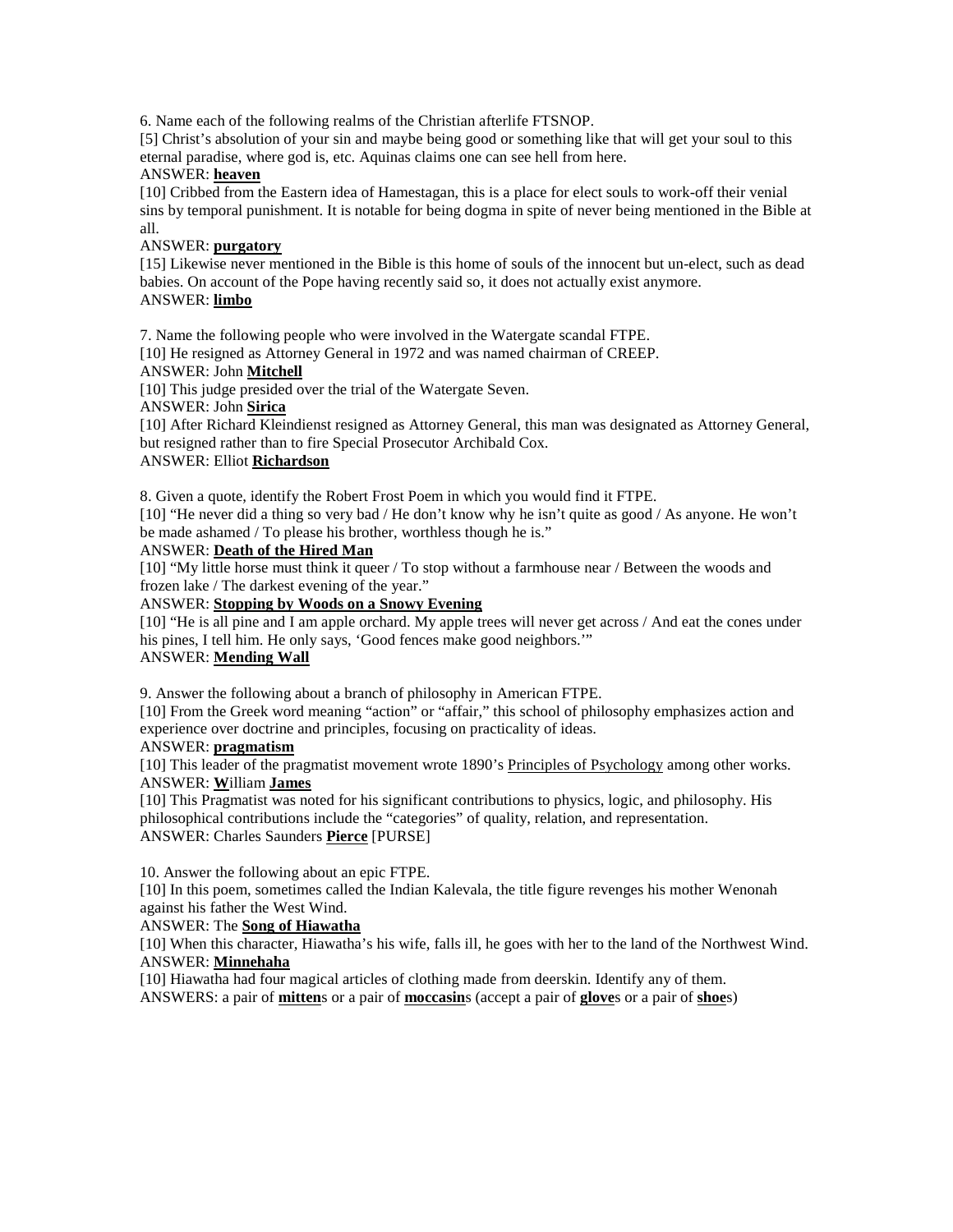11. Name each of the following particles FTP.

1. This neutral nucleon is the basis of nuclear fission power and was discovered by Chadwick.

#### ANSWER: **neutron**

2. This particle, a quantum of luminous energy, can undergo a number of fascinating scattering processes including Compton scattering.

## ANSWER: **photon**

3. Interaction with fields of this as-yet-undiscovered boson is posited to provide the symmetry breaking that gives particles mass. CERN's LHC will begin searching for it soon.

# ANSWER: **Higgs** boson (or **Higgs** particle)

12. Name these photographers from description FTPE.

[10] This American-born surrealist is best known for Le Violin d'Ingres and his trademark technique, the rayograph.

ANSWER: Emmanuel **Ra**dnitzk**y**

[10] Best known for her photographs of dwarfs and other freaks from the 1960's, this artist committed suicide in 1972.

ANSWER: Diane **Arbus**

[10] The founder of Gallery 291, which introduced the European avant-garde to America, this photo pioneer and was married to Georgia O'Keefe, whom he photographed several times. ANSWER: Alfred **Steiglitz**

13. Name the position next in the Presidential succession order after the given position FTPE. [10] Vice President. ANSWER: **Speaker** of the House [10] Speaker of the House. ANSWER: **President Pro Tempore** of the Senate [10] Secretary of Veteran's Affairs. ANSWER: Secretary of **Homeland Security**

14. Answer each of the following about an event from French history FTP.

[10] This captain was found guilty of espionage in 1894 and sent to Devil's Island while the Army tried to cover-up the affair. When Emile Zola found out about this, he published a denunciation, J'accuse. ANSWER: Alfred **Dreyfus**

[10] J'accuse was published in Aurore, a daily owned by this future premier of France.

ANSWER: Georges **Clemenceau**

[10] Georges Picquart eventually discovered that this officer was guilty of the crimes that Dreyfus had been convicted of, and he himself eventually admitted that this was the case, after fleeing to London to live as the Comte de Voilemont.

ANSWER: Marie-charles-ferdinand Walsin **Esterhazy**

15. In dishonor of the White Sox recent failure to make the playoffs, name these players who were on the 2005 White Sox, but not the 2006 White Sox, all of whom replaced one another in some sense, FTPE. [10] The most notable loss is this designated hitter, recently voted greatest player in Sox history, who has gone on to help Oakland win the AL West.

#### ANSWER: Frank Edward **Thomas**

[10] This somewhat erratic DH/outfielder was brought in largely to replace an injured Thomas. He has a crazy batting stance, doesn't believe in dinosaurs, and eventually wound-up with Seattle.

## ANSWER: Carl Edward **Everett**

[10] This double-flap-helmet-wearing, bench-warming infielder pinch-ran for Everett in the decisive Game 4 of the World Series and scored the winning run, but was let go to Boston so he could get a chance to start (which he didn't.)

ANSWER: William Charles **Harris**